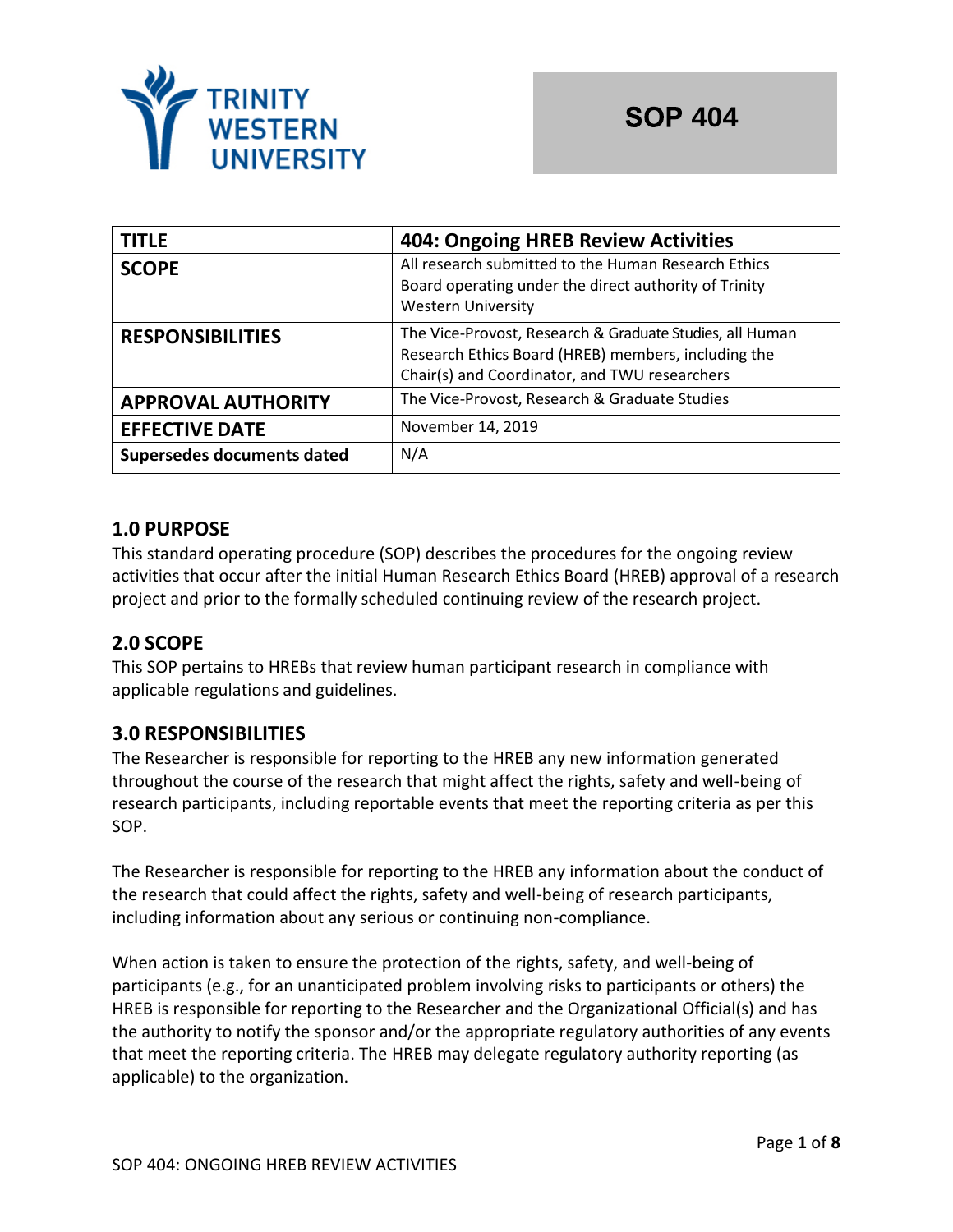

The HREB Chair or designee is responsible for reviewing all reportable events submitted to the HREB as well as any proposed amendments to the research, and for determining the type of review (i.e., delegated or Full Board) or action required.

The HREB members are responsible for reviewing any new information, reportable events or proposed amendments that are assigned to them or that are assigned to a Full Board meeting, and for recommending the appropriate course of action.

## **4.0 DEFINITIONS**

See Glossary of Terms.

## **5.0 PROCEDURE**

It may be that the real risk/benefit ratio can be evaluated only after the research has begun; therefore, in addition to the formally scheduled continuing review, the HREB must receive and review any new information generated throughout the course of the research that might affect the rights, safety and well-being of research participants. Such information may include:

- Modifications or changes to the previously approved research,
- Reports of unanticipated problems involving risks to participants or others,
- Reports of any serious or continuing non-compliance,
- Reports of any changes significantly affecting the conduct of the research or increasing the risk to research participants,
- Results of any interim analysis or Data and Safety Monitoring Board (DSMB) assessments,
- Deviations to the previously approved research,
- Adverse events that meet the reporting criteria,
- Reports of any privacy breaches,
- Summary reports of any audits and inspections,
- Any other new information that my affect adversely the safety of the research participants or the conduct of the research,

Modifications to the approved research may not be initiated without prior HREB review and approval except where necessary to eliminate apparent immediate hazards to human participants. If changes are made to eliminate immediate hazards, the Researcher must notify the HREB immediately.

- 5.1 Amendments to the Approved Research
	- 5.1.1 The Researcher is responsible for submitting to the HREB any changes to the approved research in the form of an amendment. Changes to the approved research include modifications including (for example) modifications to the research, to the consent form, to the Investigator Brochure (IB) or product monograph (PM), changes in participant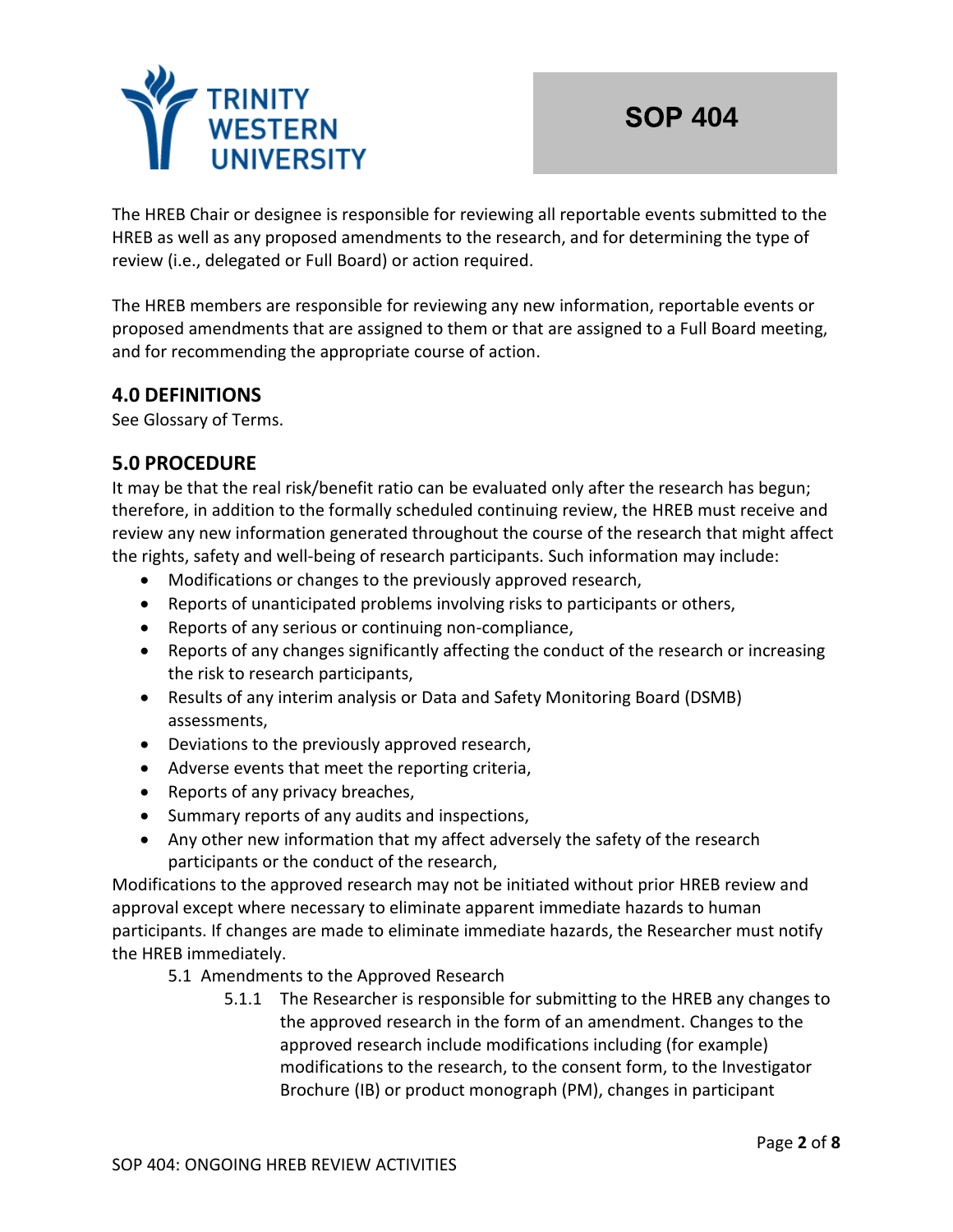

materials (e.g., wallet cards, diary cards, recruitment materials), a change in the Researcher etc.;

- 5.1.2 When the amendment includes a change to the consent form, the Researcher must indicate his/her recommendation for the provision of the new information to current and/or past research participants;
- 5.1.3 The Researcher must indicate the type of review being requested (i.e., Full Board, delegated review or acknowledgement for a minor correction). Supporting correspondence documentation and/or background information may be appended to the amendment submission;
- 5.1.4 The HREB Chair or designee reviews the amendment to determine the appropriate level of HREB review required (i.e., Full Board or delegated review);
- 5.1.5 The HREB Chair or designee also may use delegated review procedures for review of amendments when the conditions are met:
- 5.1.6 If the proposed change represents more than minimal risk, it must be reviewed by the HREB at a Full Board meeting. Amendments that may be classified as more than minimal risk may include:
	- Addition of genetic testing, new genetic tests, or tissue banking where genetic testing may or will be performed,
	- Addition of an open label extension phase following a randomized trial,
	- Emergency amendments that arise because of participant safety and may include, but are not limited to:
		- 1. A change in drug dosing/duration of exposure,
		- 2. A change in recruitment that may affect confidentiality or the perception of coercion,
		- 3. A change in experimental procedure or research population;
- 5.1.7 For amendments requiring Full Board review, the responsible HREB Office Personnel assigns the amendment to the next available Full Board meeting. For amendments that meet the criteria for delegated review, the responsible HREB Office Personnel will forward the amendment to the designated reviewer;
- 5.1.8 When an amendment involves a revised consent, the HREB will consider the recommendations of the Researcher in determining if, how and when the new information should be provided to the research participants and whether re-consent is required;
- 5.1.9 The HREB must find that the criteria for approval are still met in order to approve the amendment;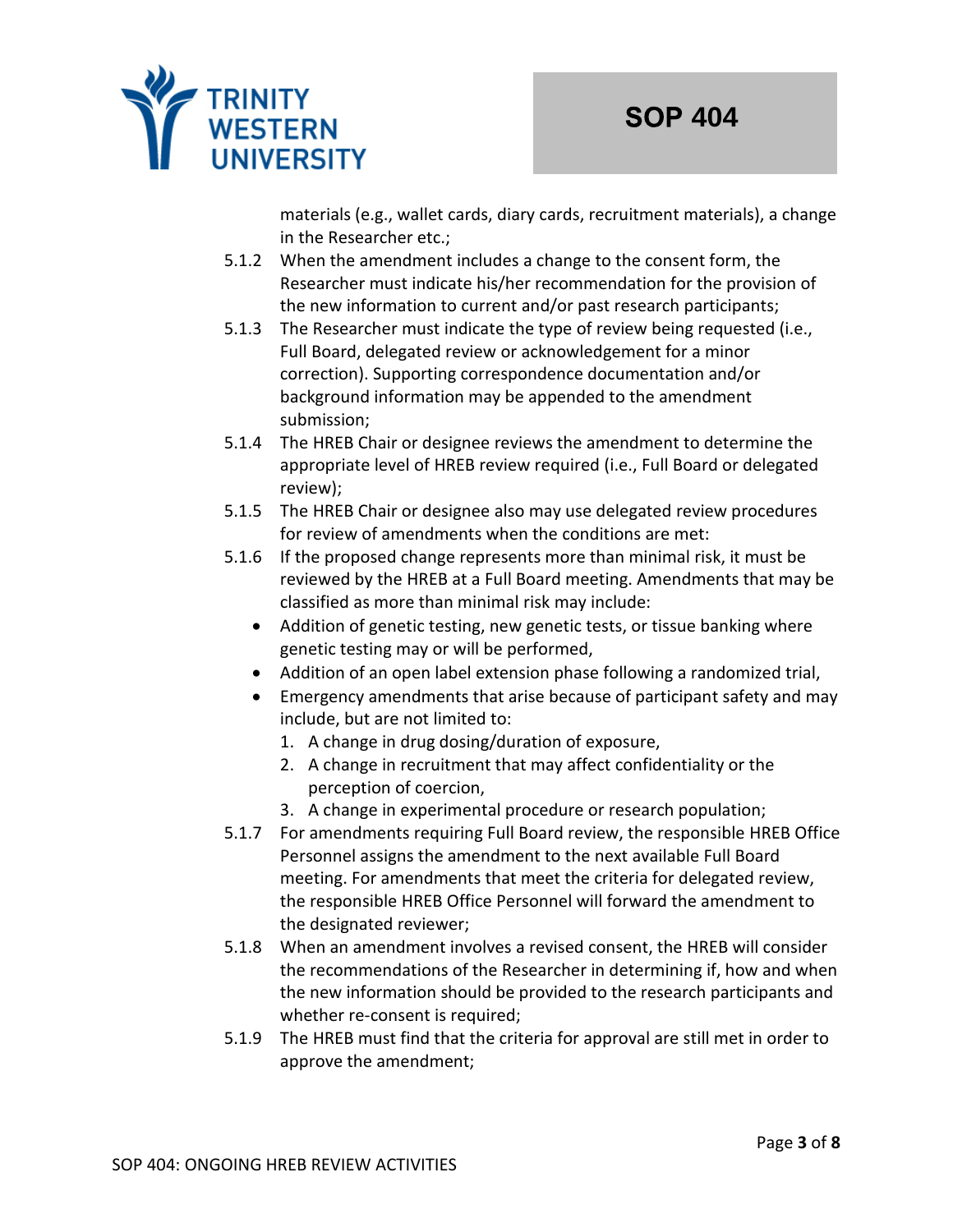

- 5.1.10 The amended research may not be implemented prior to the HREB review and approval, except when necessary to eliminate immediate hazards to participants.
- 5.2 Reportable Events
	- 5.2.1 The Researcher is responsible for submitting reportable events that meet the HREB's reporting criteria according to the local procedures;
	- 5.2.2 Local Adverse Events (AE): The Researcher must report the following to the HREB within a time frame specified by the HREB:
		- Any local AE that in the opinion of the Researcher meets the definition of an unanticipated problem,
		- The completed sponsor's serious adverse event (SAE) form (if applicable) must be appended to the reportable event form,
		- All reports submitted to the HREB must have all research participant identifiers removed (i.e., participant research number only),
		- The sponsor's SAE report (if applicable) must be signed by the Researcher or medical designee,
		- Once a local SAE is acknowledged by the HREB, subsequent important follow-up reports related to the SAE should be submitted when available, as SAE update(s). The sponsor's follow-up reporting form(s) signed by the Researcher or medical designee must be appended to the updated reportable event. All initial and subsequent follow-up reports will be retained with the reportable event;
	- 5.2.3 Non-Local (External) Adverse Events: Upon receipt of an external adverse event (EAE) or a periodic safety update or safety summary report, the Researcher must determine if it meets the HREB reporting criteria:
		- Non-local adverse event reports are reportable to the HREB, if in the opinion of the Researcher, it meets the definition of an unanticipated problem AND requires a change to the research and/or informed consent form and/or requires immediate notification to participants for safety reasons,
		- The report submitted to the HREB must include **all** of the following information:
			- o The description of the serious and unexpected event(s),
			- o All previous safety reports concerning similar adverse events,
			- o An analysis of the significance of the current adverse event(s) in light of the previous reports, **and**
			- o The proposed research changes, informed consent form changes or other corrective actions to be taken by the sponsor in response to the event(s),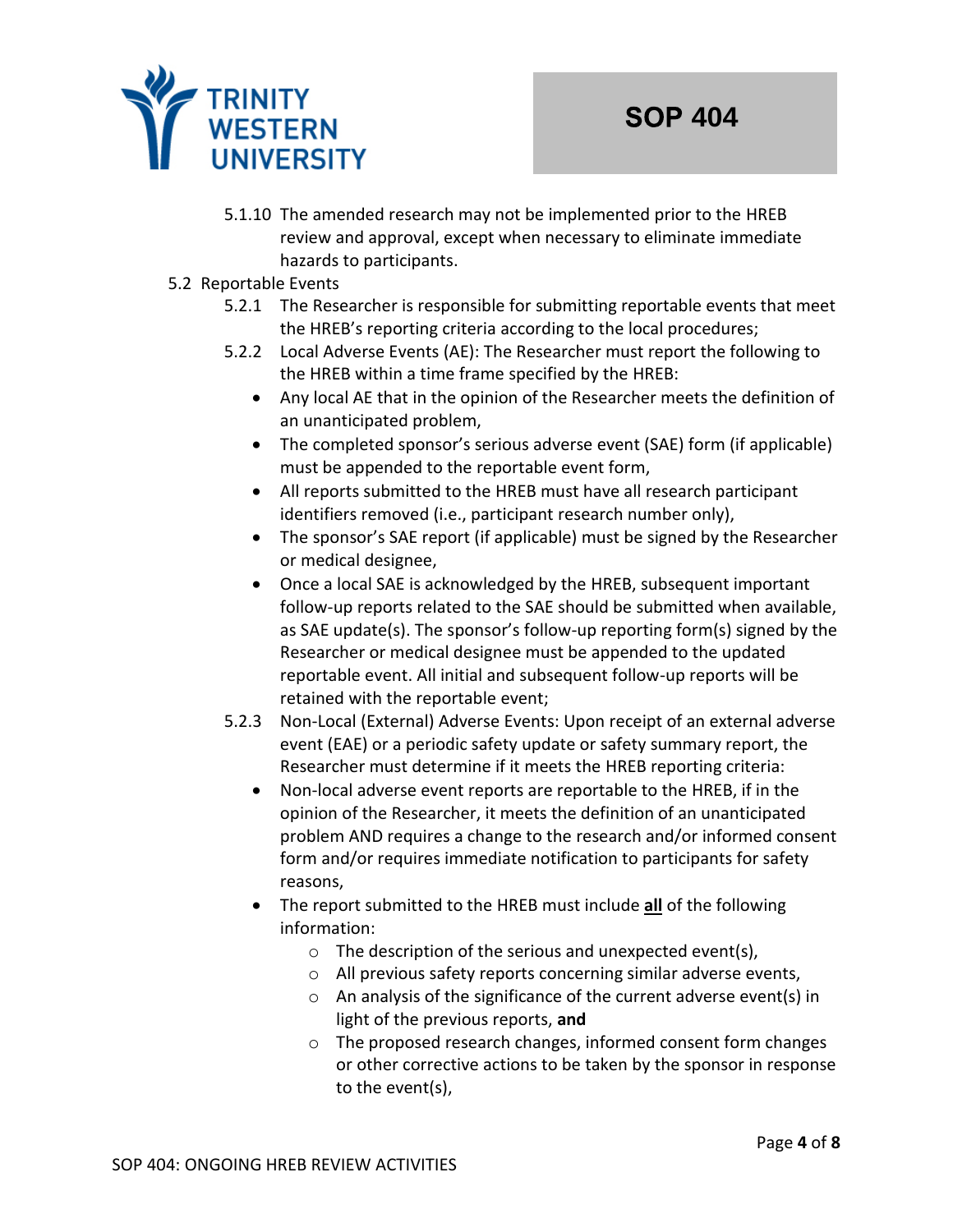

- The individual AE reports or periodic safety updates or safety summary reports that meet the reporting criteria must be submitted to the HREB within a time frame specified by the HREB;
- 5.2.4 Other Reportable Events: The Researcher is responsible for reporting to the HREB other events or findings, such as:
	- Any new information (e.g., sponsor's safety notice or action letter) that would cause the sponsor to modify the Investigator's Brochure, the research or the consent form, or would prompt other action by the HREB to ensure protection of research participants,
	- Any changes to the risks or potential benefits of the research, such as:
		- o An interim analysis indicates that participants have a lower rate of response to treatment than initially expected,
		- o Safety monitoring indicates that a particular side effect is more severe, or more frequent than initially expected,
		- o Information is published from another research project that shows that an arm of the research is of no therapeutic value,
	- A change in Health Canada or FDA safety labeling or withdrawal from marketing of a drug, device, health product, genetic therapy or biologic used in research,
	- The Researcher is also responsible for submitting to the HREB other types of reportable events, such as:
		- o DSMB reports,
		- o Interim analysis results,
		- o Any unanticipated problems or other events that could significantly impact the overall conduct of the research or alter the HREB's approval or favorable opinion to continue the research,
	- A change to the research that was initiated without prior HREB review to eliminate an apparent immediate hazard to a research participant,
	- Any unanticipated problems or other events that could significantly impact the conduct of the research at the site (e.g., concerns of noncompliance),
	- Other reportable events must be submitted to the HREB within a time frame specified by the HREB;
- 5.2.5 Deviations to Previously Approved Research: The Researcher must report to the HREB any deviations that meet the following reporting criteria:
	- Deviations that in the opinion of the Researcher jeopardize the safety of research participants, or that jeopardize the research efficacy or data integrity,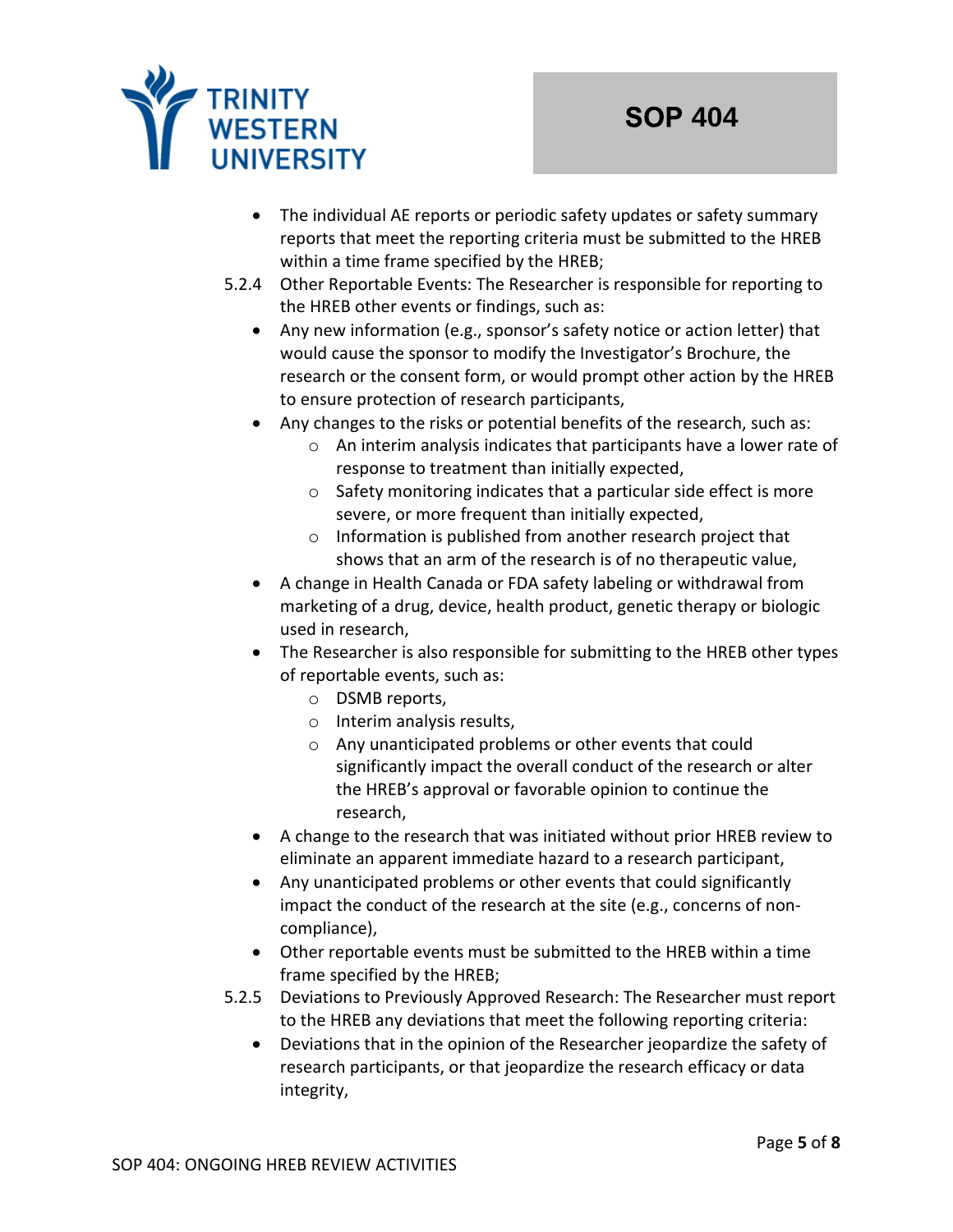

- Any sponsor-approved waivers to the participant eligibility criteria,
- Any change in the approved process for obtaining consent (e.g., improper translation, current ICF not implemented),
- Any deviations that lead to an SAE,
- Deviations must be reported within a time frame specified by the HREB; deviations that lead to an SAE should be reported within a time frame specified by the HREB;
- 5.2.6 Privacy Breaches: The Researcher must report to the HREB any unauthorized collection, use, or disclosure of personal information (PI) including, but not limited to:
	- The collection, use and disclosure of PI that is not in compliance with the jurisdictional legislation or its regulation,
	- Circumstances where PI is stolen, lost or subject to unauthorized use or disclosure or where records of PI are subjected to unauthorized copying, modifications or disposal,
	- In the Researcher context, any unauthorized collection, use or disclosure of PI that was not authorized under the research and approved in the plan that was submitted to the HREB,

The breach must be reported to the HREB and, if applicable, to the appropriate Organizational Official as soon as the Researcher becomes aware of the breach;

- 5.2.7 Audit or Inspection Findings: The Researcher must report to the HREB a summary of any relevant audit or inspection findings following a Health Canada inspection, an FDA or other regulatory audit, an internal QA audit or other audits at the site;
- 5.2.8 Research Participant Complaint: The Researcher must report to the HREB, and to the organization if required by local procedures, a complaint from a participant when the participant reports concerns about their rights as a research participant or about ethical issues related to the research.

# **5.3 Review of Reportable Events by the HREB**

- 5.3.1 The responsible HREB Office Personnel will screen the reportable event submission for completeness;
- 5.3.2 Privacy breaches are reviewed by the HREB Chair or designee, and any recommendations including remedial action are determined in consultation with the organization's privacy office. The privacy breach report is forwarded to the HREB Chair or designee for review and final acknowledgement;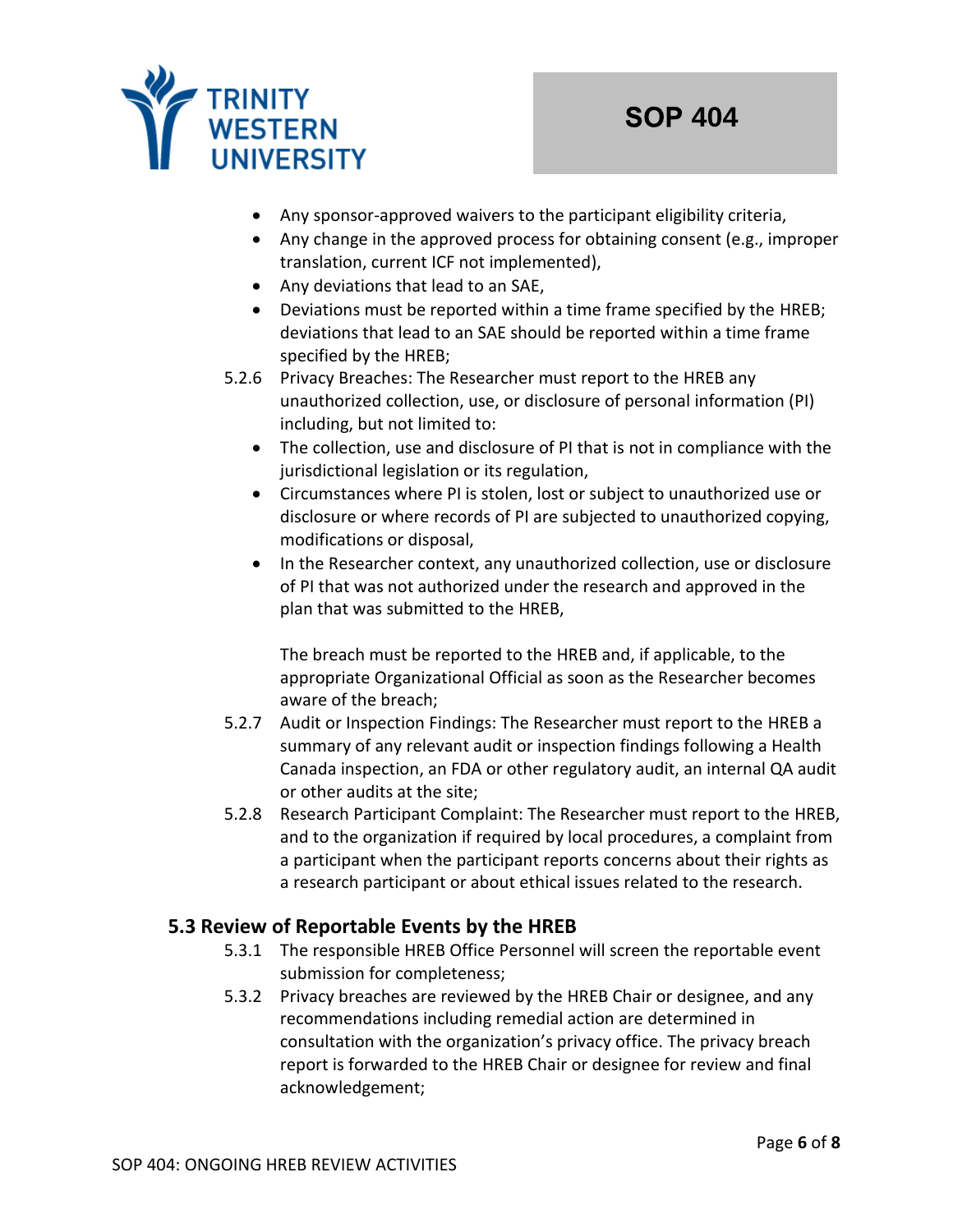

- 5.3.3 The HREB Office Personnel may route the submission back to the Researcher to request clarifications, missing documents or additional information;
- 5.3.4 The HREB Office Personnel will forward the submission to the designated HREB reviewer(s);
- 5.3.5 The assigned HREB reviewer(s) will conduct a review of the report and determine if any action or follow-up is required;
- 5.3.6 The assigned reviewer(s) may request further information from the Researcher;
- 5.3.7 When reviewing a reportable event, the HREB should:
	- Assess the appropriateness of any proposed corrective or preventative measures by the sponsor and/or Researcher,
	- Consider any additional appropriate measures that may or may not have been identified or proposed by the sponsor and/or Researcher,
	- Consider whether the affected research still satisfies the requirements for HREB approval; in particular whether risks to research participants are still minimized and reasonable in relation to the anticipated benefits, if any, to the research participants and the importance of the knowledge that may reasonably be expected to result,
	- Consider whether some or all of the research participants should be notified of the events (i.e., if it may affect the participant's willingness to continue participation in the research), and
	- Consider whether suspension or termination of the ethics approval of the research is warranted;
- 5.3.8 If the event does not raise concerns and does not appear to involve risks to research participants or others, the HREB Chair or designee acknowledges the report, and no further action is required;
- 5.3.9 If the HREB Chair or designee determines that the event meets the criteria for an unanticipated problem, and if immediate action is required to protect the safety of research participants, he/she may suspend ethics approval of the research pending review by the Full Board, providing the justification for such action is documented;
- 5.3.10 If the event raises concerns or involves risk to research participants such that HREB action may be required, the item is added to the agenda of the next Full Board meeting;
- 5.3.11 For reportable events reviewed at a Full Board meeting, the HREB determines whether further action is required. Possible actions that could be taken by the HREB include, but are not limited to: